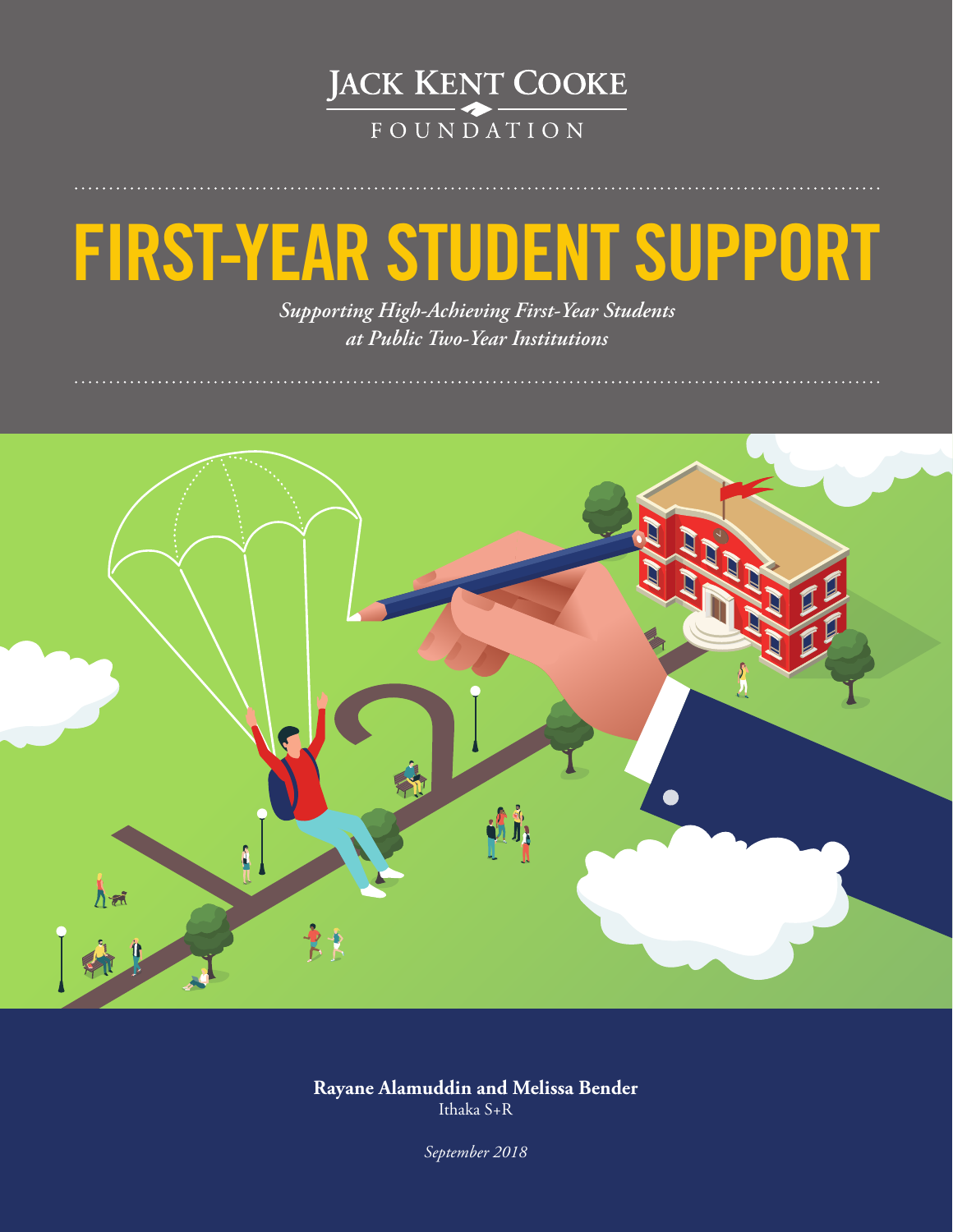*Research projects funded by the Cooke Foundation examine issues that affect high-achieving students with financial need. The views expressed in this report are those of the authors, and do not necessarily reflect the opinions of Foundation staff members or Board of Directors.*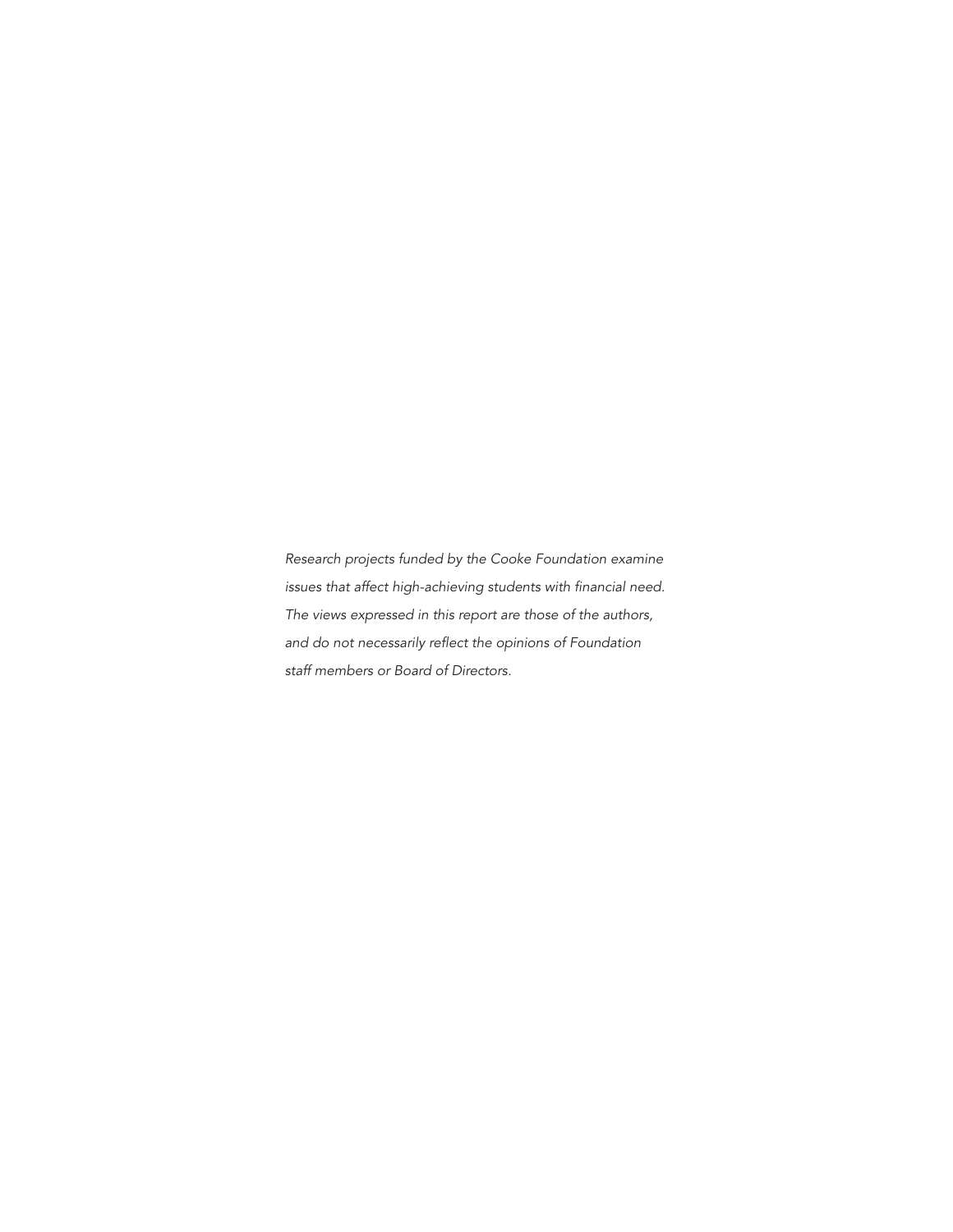## INTRODUCTION

tudents' experiences during their first year at a high education institution play an important role in settir<br>them up for future success. While four-year institution<br>have for decades offered comprehensive services<br>targeted tudents' experiences during their first year at a higher education institution play an important role in setting them up for future success. While four-year institutions have for decades offered comprehensive services more recently started to adopt these practices. The different structures, goals, and resources of associate-granting institutions, along with the non-traditional characteristics of their student body, raise questions about the transferability of first-year practices from the four-year sector and the practices two-year institutions are choosing to adopt.

Drawing on a new, national survey of public institutions that serve two-year students funded by the Jack Kent Cooke Foundation and conducted by Ithaka S+R and Two Year First Year, this research brief describes the ways that these institutions do—and do not—support students during their first year of enrollment. It also highlights the extent to which these institutions specifically support highachieving students. Given that almost half (49 percent) of new students begin their postsecondary education at a two-year institution, it is critical that these students' first year experiences are adequately supported.<sup>1</sup>

This brief answers two key questions:

- To what extent and in what ways do institutions offer support to first-year students in two-year programs?
- To what extent and in what ways are these supports tailored to the needs of high-achieving students?

Specifically, we examine practices pertaining to the following five areas of support for first-year students:

- 1. First-year orientation: Programming that introduces new students to campus resources, services, and facilities and offers academic advising and course registration.
- 2. First-year seminars: Courses that help students build social support networks, soft skills needed for the first year, and college know-how.
- 3. Proactive advising and counseling: The opportunity to work with a dedicated professional to set academic and professional goals and follow a curricular pathway to graduate on time.
- 4. Learning communities: A set of linked courses designed for students in the same entry cohort, degree program, or major, providing students with academic supports and a peer network of students that helps them adjust socially to college.
- 5. Social support systems and networks: Programs or events designed to help students build meaningful peer and faculty relationships.

Appendix A describes the study's sample and survey methodology.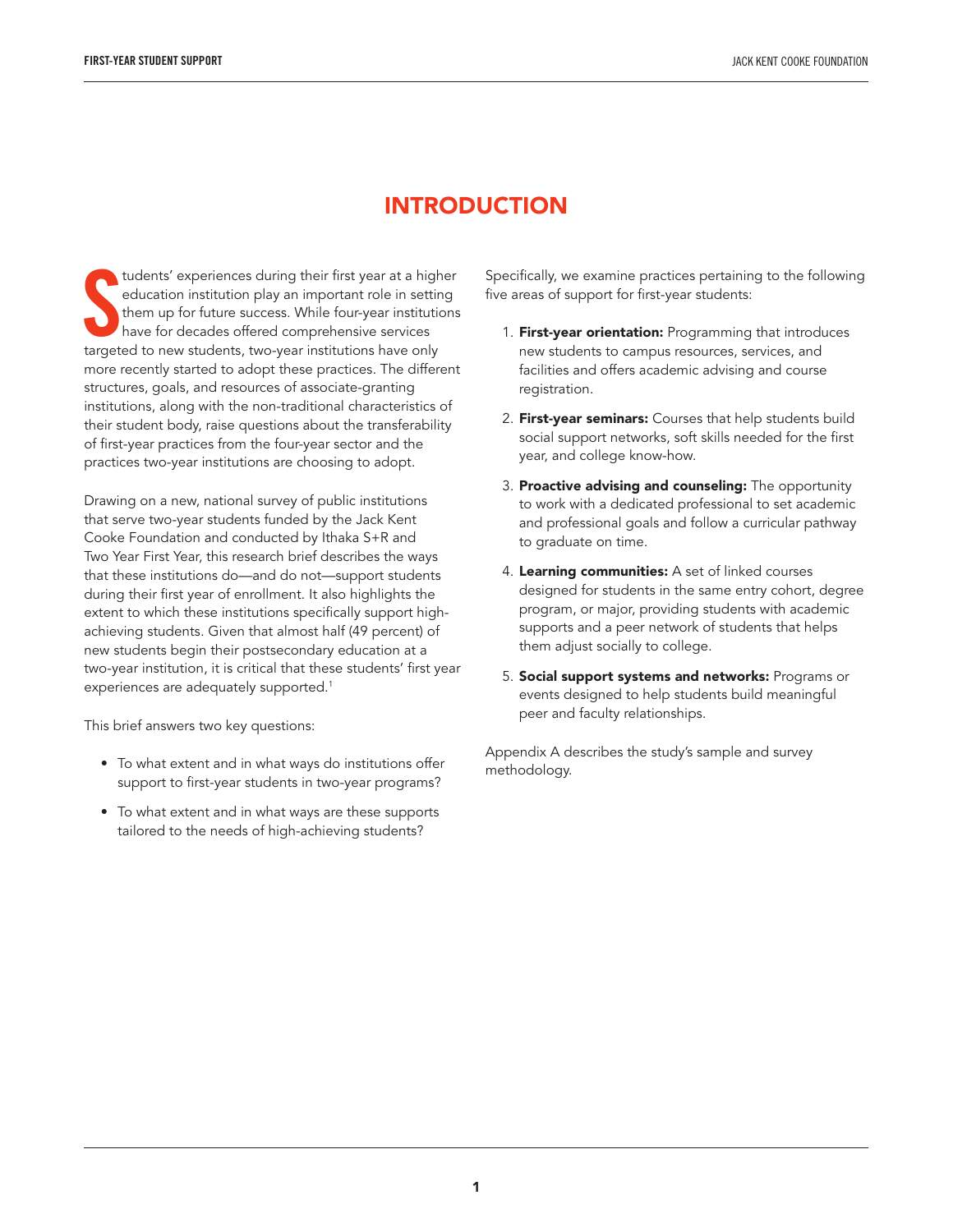#### RESULTS

A total of 174 public institutions serving two-year students responded to the survey of first-year practices. Most are medium-sized (72 percent), enrolling between 1,000 and 10,000 students. Half are located in or near urban areas, and half in towns or rural areas. The majority (65 percent) are classified as serving a high proportion of career-focused students (vs. transfer-focused or bachelor-degree-seeking). Most have a student body that is majority part-time and that is at least one quarter adult-aged (i.e., 25 to 64 years).<sup>2</sup> The institutions sampled in the present study are representative of the broader population of similar institutions in the U.S., with a slight underrepresentation of transfer-focused or bachelor-granting institutions (see Appendix A).

The most common supports offered to students in their first year are orientation, first-year seminars, career services, proactive interventions based on early alerts, and social networking opportunities (Exhibit 1). Fewer institutions offer customized degree plans, guided pathways, or firstyear advising, and a minority of institutions offer learning communities or cohort classes, summer bridge programs, first-year mentoring programs, or college-readiness surveys.

All of the sampled institutions offer at least one of the 11 activities listed in the survey, and on average they offer six activities per institution. Most institutions (78 percent) offer between four and eight of the listed activities (Exhibit 2). Additionally, 86 percent of institutions offer accelerated or co-requisite developmental coursework, which implicitly targets new or first-year students by its design.

### First-Year Experience (FYE) Programs

While all institutions offer at least one type of first-year support, only 40 percent of the surveyed public institutions serving two-year students have a stand-alone first-year experience program, office, or department that is especially dedicated to helping students in the first year of a twoyear degree program, or that has a similar mission.3 We identify these schools as having a First-Year Experience (FYE) program. Such programs stand in contrast with stand-alone activities that are not coordinated through a dedicated program or office. This distinction is valuable. Experts assert, and early research findings support, that combining co-curricular and non-curricular first-year student support services into intentional, comprehensive, and integrated programming across the institution and its departments improves reach and impact. By virtue of its reach across varied departments and staff members, such holistic coordinated programming can also promote an institutional culture that prioritizes first-year supports and subsequently contributes to sustainable systems change.4

Although this study does not assess the impact of FYE programs or activities, the survey findings indicate that institutions with a holistic FYE program offer more first-year activities and services, especially those that are less common in the two-year space but are backed by experimental evidence in terms of their positive impact on student outcomes at two-year institutions (e.g. mentor programs, summer bridge programs, learning communities, and accelerated developmental coursework). Institutions with FYE programs averaged seven supports, compared with an average of around five supports at other institutions.

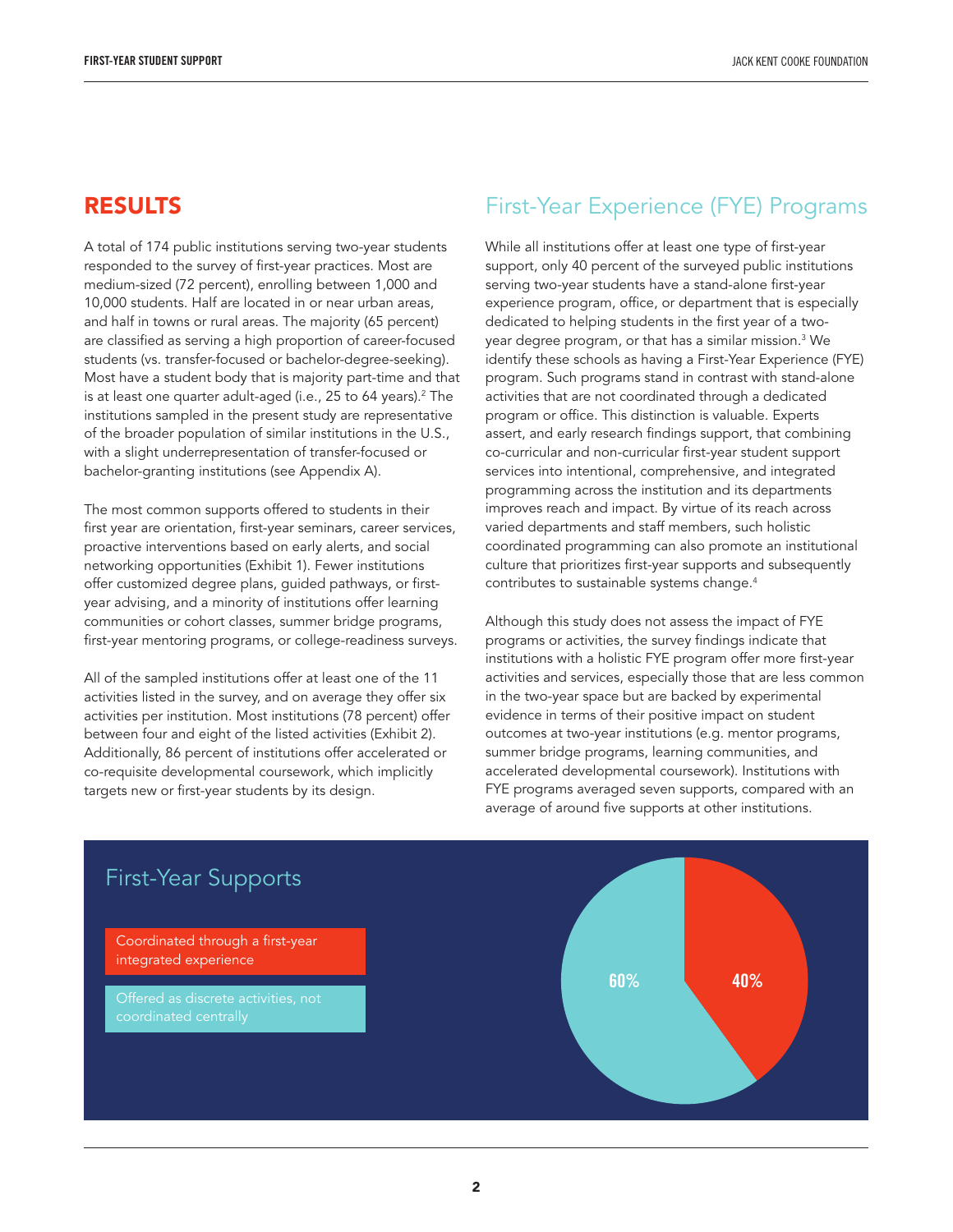# Exhibit 1: Percent of Two-Year Institutions Offering Various Supports

| <b>Supports</b>                               | <b>Percent of institutions</b><br>offering the support<br>$(N=174)$ |
|-----------------------------------------------|---------------------------------------------------------------------|
| First-year orientation                        | 95%                                                                 |
| First-year seminars                           | 87                                                                  |
| Career services                               | 72                                                                  |
| Proactive interventions based on early alerts | 71                                                                  |
| Social events / networking                    | 70                                                                  |
| Customized degree plans / guided pathways     | 56                                                                  |
| First-year advising                           | 55                                                                  |
| Learning communities / cohort classes         | 33                                                                  |
| Summer bridge program                         | 29                                                                  |
| First-year mentor program                     | 22                                                                  |
| College-readiness survey                      | 14                                                                  |

# Exhibit 2: Number of First-Year Supports Offered

| <b>Number of supports</b><br>offered (out of 11) | <b>Percent of institutions</b><br>$(N=174)$ |
|--------------------------------------------------|---------------------------------------------|
| $\overline{1}$                                   | 1%                                          |
| $\overline{2}$                                   | $\overline{4}$                              |
| $\overline{3}$                                   | $\boldsymbol{6}$                            |
| $\overline{4}$                                   | 10                                          |
| $\overline{5}$                                   | 17                                          |
| $\boldsymbol{6}$                                 | 22                                          |
| $\overline{7}$                                   | 16                                          |
| $\,8\,$                                          | 13                                          |
| 9                                                | $\ddot{\circ}$                              |
| 10                                               | $\overline{4}$                              |
| 11                                               | $\overline{1}$                              |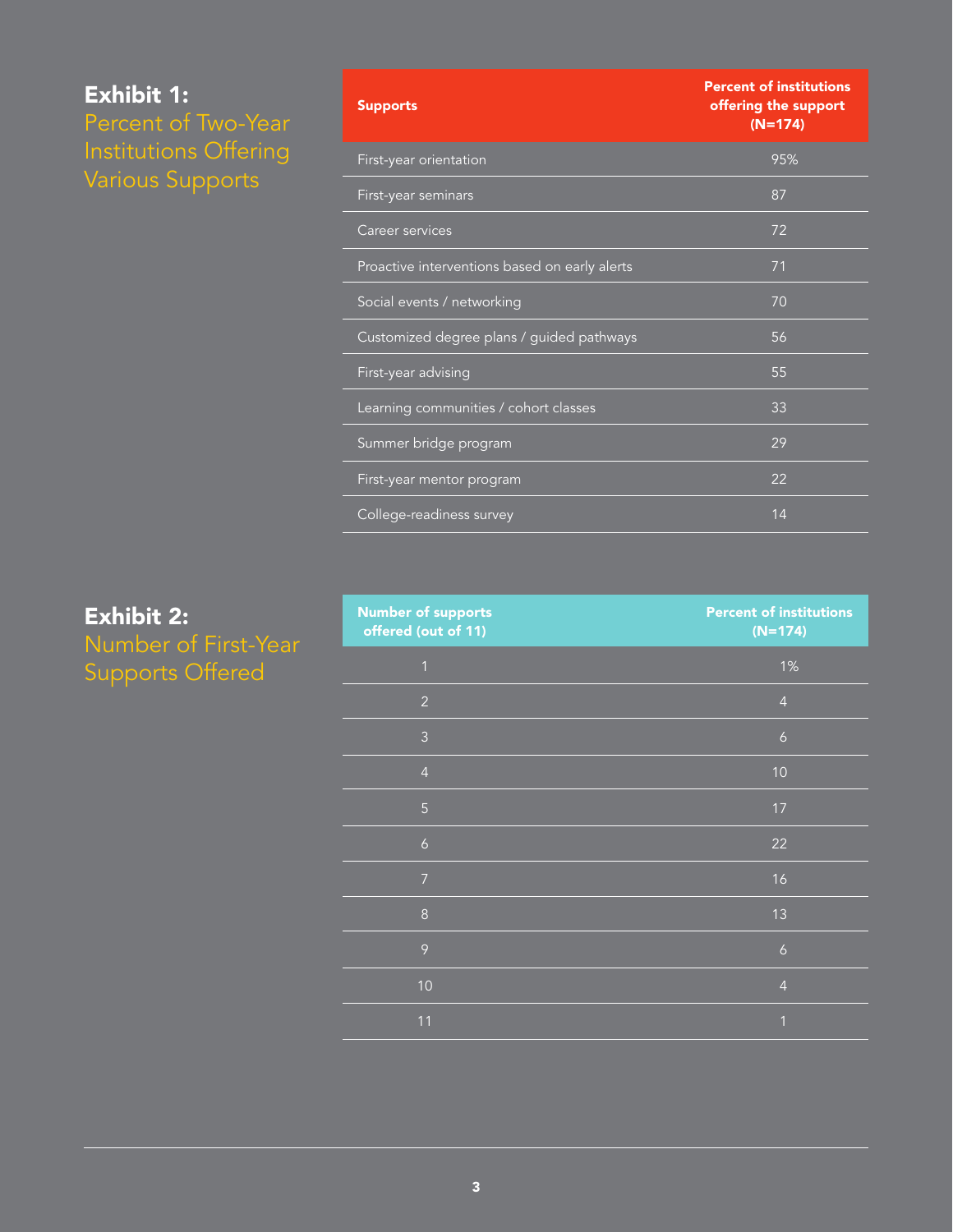### Serving High-Achieving Students with Financial Need

Initially, we intended this report to describe ways that two-year institutions support high-achieving students with financial need during their first year. Each year, the Jack Kent Cooke Foundation Undergraduate Transfer Scholarship supports hundreds of high-achieving students with financial need who started their journey at a community college and then transferred to selective four-year institutions. These students are academically motivated and benefit from strong financial and advising supports. They often also have different motivations than other students.

Through this study, however, we found that none of the surveyed institutions offer programming that intentionally targets first-year high-achieving students with financial need. Some institutions offer first-year supports either to high-achieving students, regardless of need (24 percent), or students with financial need, regardless of academic ability (27 percent). Institutions that offer an FYE program are significantly more likely to offer programming that is targeted toward high-achieving students.

## Identifying High-Achieving **Students**

The 42 institutions offering first-year programming to high-achieving students use a variety of methods to identify students, including:

**High-school GPA or rank**  $(n = 28)$ 

**Placement test scores**  $(n = 26)$ 

**First term outcomes**  $(n = 21)$ 

**Transfer GPA above a certain cutoff**  $(n = 10)$ 

Special applications or interviews  $(n = 4)$ 

Results from a college readiness student survey  $(n = 2)$ 

**Other/additional criteria**  $(n = 9)$ 

# High-Achieving Students

Nearly one in four of the sampled public institutions that serve two-year students offer targeted first-year activities for high-achieving students (24 percent). Institutions use a mix of high-school academics, placement test scores, first term outcomes, or other criteria to identify students for programs (see box above).

Most of the 42 institutions with first-year programming for high-achieving students offer such programming to all their high-achieving students (81 percent), while a handful of institutions target specific subgroups of high-achieving students (e.g. first-generation students, students from minority groups, or recipients of specific scholarships). The majority offer honors programs (36 institutions) and/or provide targeted merit-based scholarships (27 institutions) to these students (Exhibit 3). Close to half (20 institutions) offer need-based scholarships or tuition/fee discounts to their high-achieving students, though not as part of a targeted program for low-income high-achieving students per se.

We note that only eight institutions offer targeted transferout exploration or support to high-achieving students in their first year. Similarly, only five institutions offer their high-achieving students specialized career services or supports in their first year. Academically talented students are especially well-positioned to successfully transfer to four-year institutions and excel once they do, including at the most prestigious institutions.5 They may also be especially well-positioned to pursue and secure career trajectories that yield economic benefits.<sup>6</sup> As such, there is an opportunity for these institutions to nurture their academically talented students early on and in targeted ways. Stronger support in their first year may help students secure efficient and fulfilling postsecondary trajectories or subsequent careers that match their abilities and aspirations. Interestingly, institutions that offer an FYE program are significantly more likely to require first-year students to participate in career services, and to incorporate career-based content in their first-year seminars.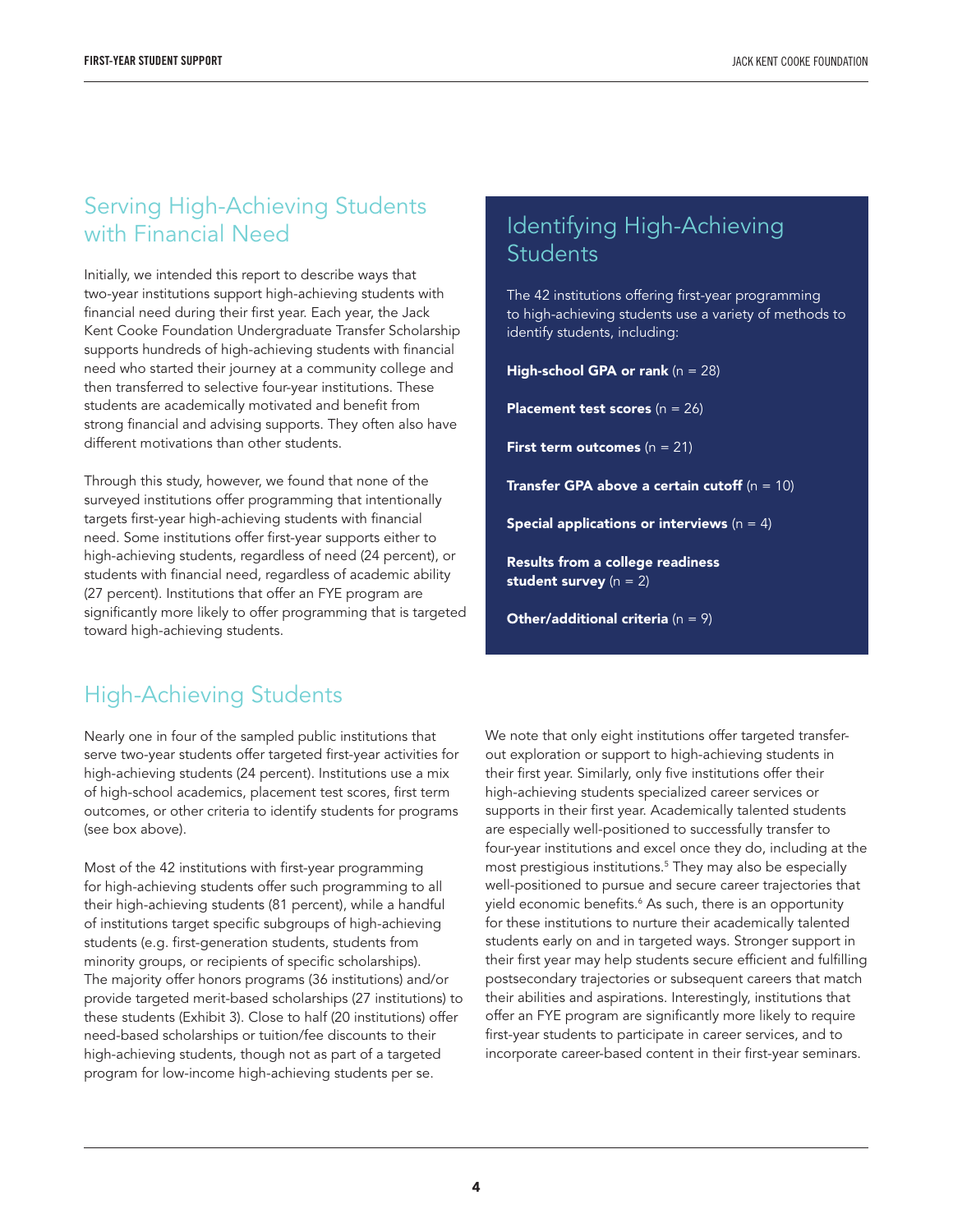#### **CONCLUSION**

The results of the national survey of public institutions that serve two-year students indicate that these institutions offer a promising array of first-year activities and services to their students, including ones that may be especially impactful in this particular space. Additionally, 40 percent of institutions appear to coordinate their first-year activities and programming in ways that may improve their reach, scale, and impact. Institutions that report offering first-year experience programs offer more activities to their students on the whole, have stronger career support offerings, and are especially likely to target supports to subgroups of underserved students.

These promising data highlight opportunities to improve supports for high-achieving first-year students that are worth further developing. There are 45 institutions (26 percent) in the sample that have first-year programs but do not offer any specific programming for high-achieving first-year students. Such programs provide an opportunity to identify talented students and incorporate activities and services to better serve them and nurture their potential.

Previous research has shown that one in four high school students in the top academic quartile in the nation from families in the bottom socioeconomic quartile will enroll in a two-year (or less than two-year) college initially out of high school.7 These students have the academic readiness to complete not only associate but also bachelor-level degrees, if given the right supports. There is significant opportunity for institutions serving two-year students to better cultivate the aspirations and talents of their high-achieving students.

# **Exhibit 3: First-Year Supports** for High-Achieving Students



*Reporting the percent of all participating institutions that offer the different types of targeted first-year supports to their high-achieving students.*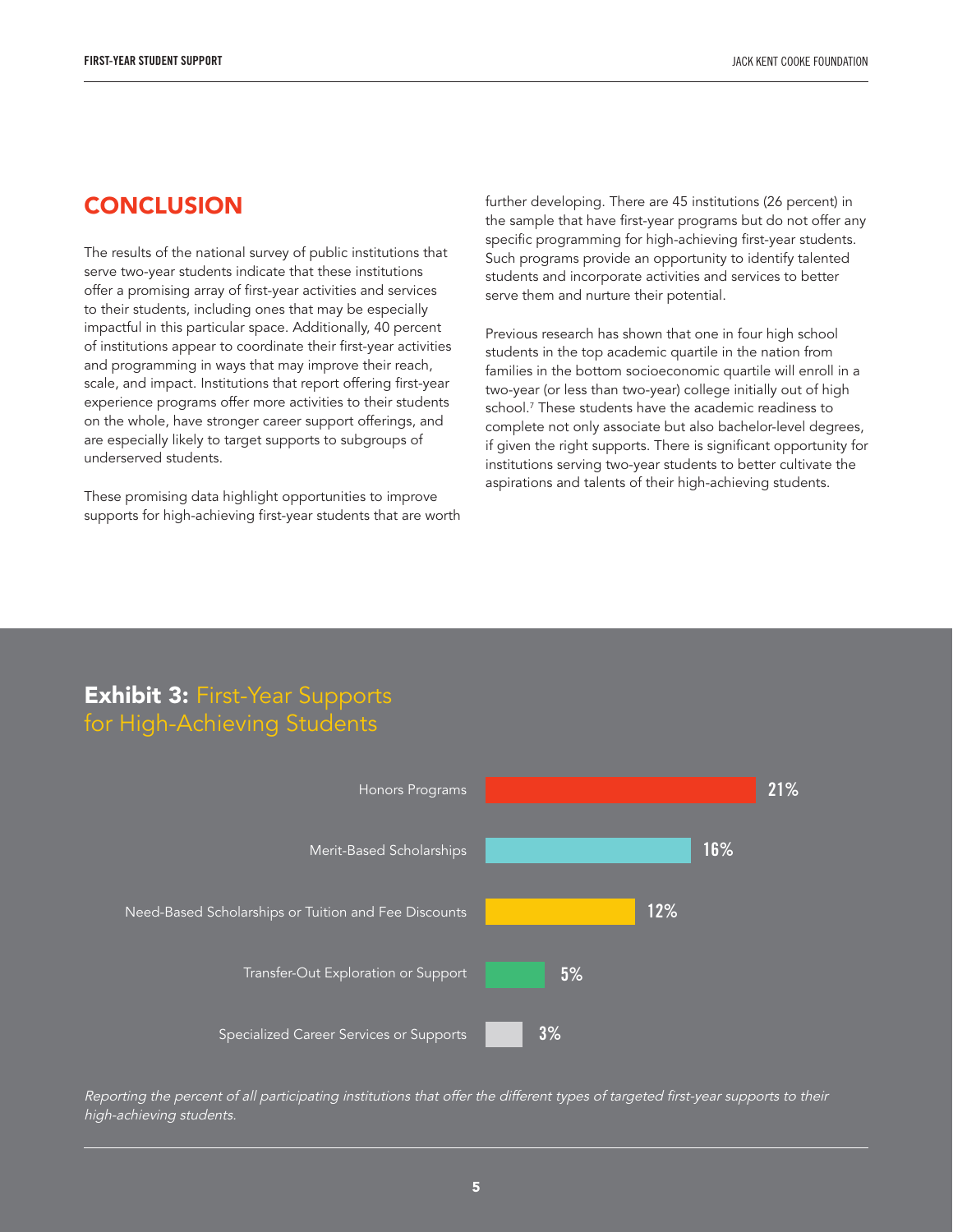## APPENDIX A: STUDY METHODOLOGY

This research brief describes results from a study conducted in 2017-2018 by Ithaka S+R. The full study report is available online at [http://www.sr.ithaka.org/landing/first-year](http://www.sr.ithaka.org/landing/first-year-programming-at-two-year-institutions/)[programming-at-two-year-institutions/.](http://www.sr.ithaka.org/landing/first-year-programming-at-two-year-institutions/)

# Survey Development

The survey of first-year programming for two-year students was developed with the goal of capturing the prevalence of key first-year practices identified in the literature, coordinated FYE programs that serve first-year students, first-year programming for specific subgroups of students, and potential challenges to first-year programming. In order to maximize the survey response rate, the survey was kept short and administered online, and all items were relevant to institutions regardless of the presence of a formal first-year experience program or their level of first-year programming. Administrators with first-year programming expertise from three two-year institutions piloted the survey prior to its administration in the fall of 2017.

# Survey Sampling and Administration

Data from the Integrated Postsecondary Education Data System (IPEDS) 2016-2017 was used to identify institutions that primarily grant associate degrees and that conferred at least 20 associate degrees in 2016. This yielded a total of 1,551 institutions across 50 states and six U.S. territories, and includes four-year institutions that grant large numbers of associate degrees. Because there is no directory for administrators responsible for first-year programming per se, identifying appropriate survey recipients and their contact information proved challenging. Contact information searches and survey administration were conducted in a series of steps. First, 247 individuals from 240 institutions were identified through the Two Year First Year (TYFY) contact list, which includes TYFY members and conference attendees, as well as manual entries of contacts identified as potentially responsible for first-year programming at two-year institutions. Next, 1,090 contacts from 694 institutions were identified through the American Association of Community

Colleges 2017 membership directory, which includes student services officers and academic affairs officers. Contacts at an additional 182 institutions were identified through manual internet searches of administrators likely to be well-informed about first-year programming (e.g. Director of Student Success, Dean of Students, or Vice President of Student Affairs). Lastly, references for contacts from 17 institutions were gathered through the survey itself, which allowed respondents to direct us to an alternate staff member.

Survey invitations were sent via email through a survey platform to potential participants<sup>8</sup> at 1,141 eligible institutions, with up to three email reminders per contact, yielding completed surveys from 123 institutions. In parallel, the survey was publicized online through social media and through the support of relevant organizations (e.g. state or member associations and advocacy organizations), which yielded additional responses from 64 eligible institutions. The survey was in the field between November 2017 and March 2018.

# Survey Sample

A total of 187 institutions submitted complete or nearcomplete survey responses (12 percent of the initial pool of eligible institutions identified for this study), located in 44 states and two U.S. territories. Public institutions were significantly overrepresented among the survey respondents (93 vs. 66 percent), in large part due to challenges contacting individuals at private for-profit institutions that tend to omit staff information from their websites and publicly available documents. Given the large differences in funding structures, recruitment strategies, and student enrollment and demographics across the public and private sectors more generally, and the lack of representation of private institutions in the sample, the analyses for this study were restricted to public institutions only. The final analytic sample consists of 174 public institutions serving two-year students (17 percent of the pool of 1,027 eligible public institutions identified for this study). Table 1 provides descriptive information for the restricted analytic sample, as well as for the eligible sample of public institutions.9 The institutions sampled in the present study are representative of the broader population of similar institutions in the U.S., with a slight underrepresentation of transfer-focused or bachelorgranting institutions.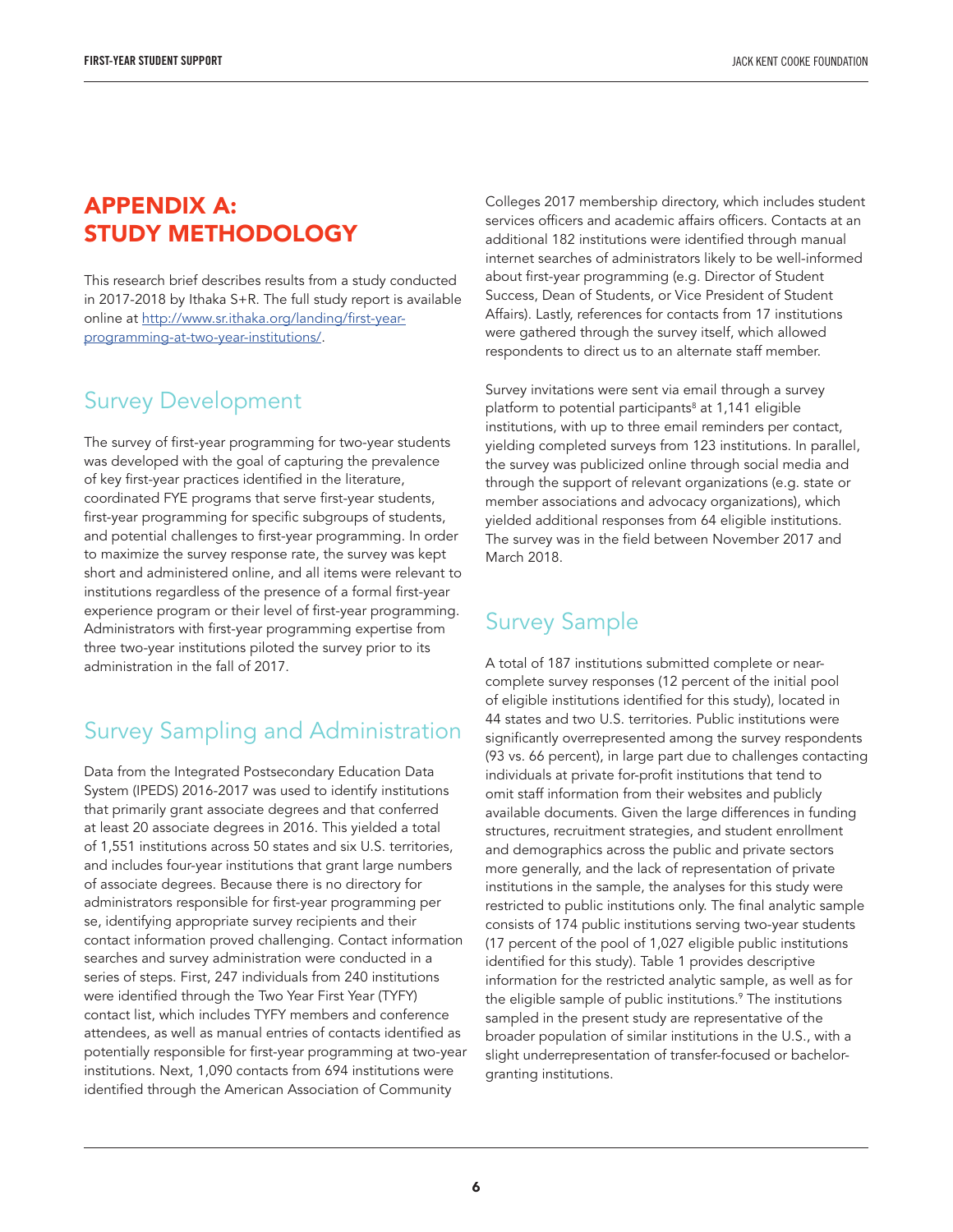# Table 1: Descriptive information for the restricted analytic sample, as well as for the eligible sample of public institutions

| <b>Institutional Characteristics</b><br>(IPEDS 2016-2017 data)<br><b>Sector</b> | <b>Study</b><br><b>Sample</b><br>$(n=174)$ |        | Eligible public<br>institutions<br>$(n=1,027)$ |        |
|---------------------------------------------------------------------------------|--------------------------------------------|--------|------------------------------------------------|--------|
|                                                                                 | $\mathsf{n}$                               | $\%$   | n                                              | $\%$   |
| Public 2-year                                                                   | 158                                        | 90.8%  | 863                                            | 84.0%  |
| Public 4-year or above                                                          | 16                                         | 9.2%   | 164                                            | 16.0%  |
|                                                                                 | 174                                        | 100.0% | 1,027                                          | 100.0% |
| <b>Size</b>                                                                     |                                            |        |                                                |        |
| Total # students enrolled for credit                                            |                                            |        |                                                |        |
| <b>Under 1,000</b>                                                              | 12                                         | 7.0%   | 72                                             | 7.0%   |
| $1,000 - 4,999$                                                                 | 79                                         | 46.2%  | 494                                            | 48.1%  |
| $5,000 - 9,999$                                                                 | 44                                         | 25.7%  | 254                                            | 24.7%  |
| $10,000+$                                                                       | 36                                         | 21.1%  | 207                                            | 20.2%  |
|                                                                                 | 171                                        | 100.0% | 1,027                                          | 100.0% |
| Total # associates degrees conferred                                            |                                            |        |                                                |        |
| $0 - 100$ degrees                                                               | 12                                         | 7.0%   | 72                                             | 7.0%   |
| 101 - 250 degrees                                                               | 79                                         | 46.2%  | 494                                            | 48.1%  |
| $251 - 500$ degrees                                                             | 44                                         | 25.7%  | 254                                            | 24.7%  |
| 501 - 750 degrees                                                               | 23                                         | 13.5%  | 151                                            | 14.7%  |
| More than 750 degrees                                                           | 25                                         | 14.6%  | 128                                            | 12.5%  |
|                                                                                 | 171                                        | 100.0% | 1,027                                          | 100.0% |
| <b>Student Characteristics</b>                                                  |                                            |        |                                                |        |
| Part-time students                                                              |                                            |        |                                                |        |
| $0 - 25%$                                                                       | 5                                          | 2.9%   | 54                                             | 5.3%   |
| $26 - 50%$                                                                      | 25                                         | 14.7%  | 202                                            | 19.8%  |
| $51 - 75%$                                                                      | 121                                        | 71.2%  | 673                                            | 65.9%  |
| $76 - 100\%$                                                                    | 19                                         | 11.2%  | 93                                             | 9.1%   |
|                                                                                 | 170                                        | 100.0% | 1,022                                          | 100.0% |
| Adult students (ages 25-64)                                                     |                                            |        |                                                |        |
| $0 - 25%$                                                                       | 29                                         | 17.0%  | 242                                            | 23.6%  |
| $26 - 50%$                                                                      | 129                                        | 75.4%  | 705                                            | 68.7%  |
| $51 - 75%$                                                                      | 13                                         | 7.6%   | 77                                             | 7.5%   |
| $76 - 100\%$                                                                    | $\overline{0}$                             | 0.0%   | $\overline{2}$                                 | 0.2%   |
|                                                                                 | 171                                        | 100.0% | 1,026                                          | 100.0% |
| <b>Location</b>                                                                 |                                            |        |                                                |        |
| City or Suburb (urban)                                                          | 87                                         | 50.9%  | 538                                            | 52.5%  |
| Town or Rural (non-urban)                                                       | 84                                         | 49.1%  | 486                                            | 47.5%  |
|                                                                                 | 171                                        | 100.0% | 1,024                                          | 100.0% |
| Focus*                                                                          |                                            |        |                                                |        |
| Transfer-focused/BA granting                                                    | 69                                         | 40.1%  | 491                                            | 48.5%  |
| Career-focused                                                                  | 103                                        | 59.9%  | 521                                            | 51.5%  |
|                                                                                 | 172                                        | 100.0% | 1,012                                          | 100.0% |

*\* Based on Carnegie Classification 2015*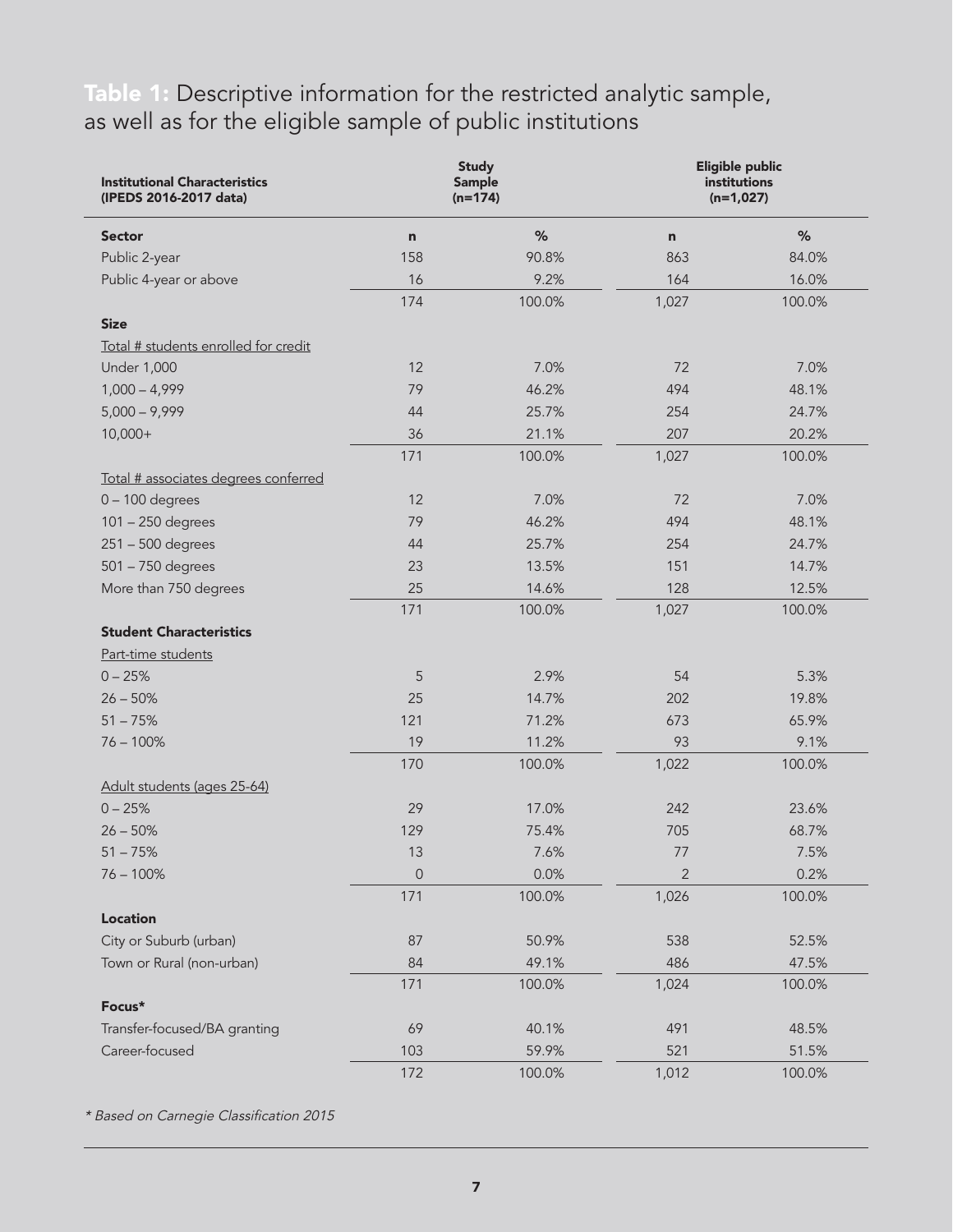#### ENDNOTES

- <sup>1</sup> Doug Shapiro, Afet Dundar, Phoebe Khasiala Wakhungu, Xin Yuan, and Autumn T. Harrell, *Transfer and Mobility: A National View of Student Movement in Postsecondary Institutions, Fall 2008 Cohort (Signature Report No. 9).* (Herndon, VA: National Student Clearinghouse Research Center, 2015).
- Information regarding institutions' characteristics are derived from publicly available IPEDS 2016-2017 data.
- Some survey respondents (N=23) report that they offer an integrated set of activities and goals similar to those outlined in an FYE program to a different or broader set of students, not just first-year students. We include these programs in our definition of "First-Year Experience." We chose this broad definition of an FYE program because both research and anecdotal findings suggest that coordinated first-year services in the two-year space are often packaged under different formats and titles. Additionally, defining "first-year" students is especially challenging in the two-year context where many students cannot be easily assigned to, or do not identify with, a particular program "year."
- <sup>4</sup> Andrew Koch and John N. Gardner, "A History of the First-Year Experience in the United States during the Twentieth and Twenty-First Centuries: Past Practices, Current Approaches, and Future Directions," *The Saudi Journal of Higher Education* 11 (2014): 11–44;

Andrew Koch and B. M. Drake, "The Efficacy of a Coordinated, Multilayered, First-Year Experience Program at Purdue University," in *International Perspectives on the First-Year Experience in Higher Education,* ed. Diane Nutt and Denis Calderon (Columbia, SC: The National Resource Center for the First-Year Experience and Students in Transition, 2009);

Jessie Brown and Martin Kurzweil, *Student Success by Design: CUNY's Guttman Community College* (Ithaka S+R, 2016), [https://doi.](https://doi.org/10.18665/sr.276682) [org/10.18665/sr.276682](https://doi.org/10.18665/sr.276682);

Christina Hardin, *Valencia College Quality Enhancement Plan: The New Student Experience Fall 2014 Report,* Valencia College, 2014, [http://valenciacollege.edu/academic-affairs/new-student-experience/](http://valenciacollege.edu/academic-affairs/new-student-experience/documents/NSEFall2014ReportREVISED3215.pdf) [documents/NSEFall2014ReportREVISED3215.pdf](http://valenciacollege.edu/academic-affairs/new-student-experience/documents/NSEFall2014ReportREVISED3215.pdf).

<sup>5</sup> Jennifer Giancola and Elizabeth Davidson, *Breaking Down Walls: Increasing Access to Four-Year Colleges for High-Achieving Community College Students.* (Lansdowne, VA: Jack Kent Cooke Foundation, 2015);

Benjamin Fresquez, Tania LaViolet, McKenzie Maxson, and Joshua Wyner, *The Talent Blind Spot: The Case for Increasing Community College Transfer to High Graduation Rate Institutions,* The American Talent Initiative, 2018. [https://doi.org/10.18665/sr.307784.](https://doi.org/10.18665/sr.307784)

<sup>6</sup> Tatiana Melguizo and Gregory Wolniak, *The Earnings Benefits of Majoring in STEM Fields Among High Achieving Minority Students.* Research in Higher Education, 53: 383 (2012). [https://doi.](https://doi.org/10.1007/s11162-011-9238-z) [org/10.1007/s11162-011-9238-z;](https://doi.org/10.1007/s11162-011-9238-z)

Jennifer Giancola and Richard Kahlenberg, *True Merit: Ensuring Our Brightest Students Have Access to Our Best Colleges and Universities.*  (Lansdowne, VA: Jack Kent Cooke Foundation, 2016).

- <sup>7</sup> Christina Theokas and Marni Bromberg. *Falling Out of the Lead: Following High Achievers Through High School and Beyond,* The Education Trust, 2014.
- <sup>8</sup> Note: We consider these contacts to be "potential participants" because most were not designated contacts for first-year programming, and email addresses could not be verified ahead of time.
- All additional data about institutions' characteristics are derived from publicly available IPEDS 2016-2017 data.